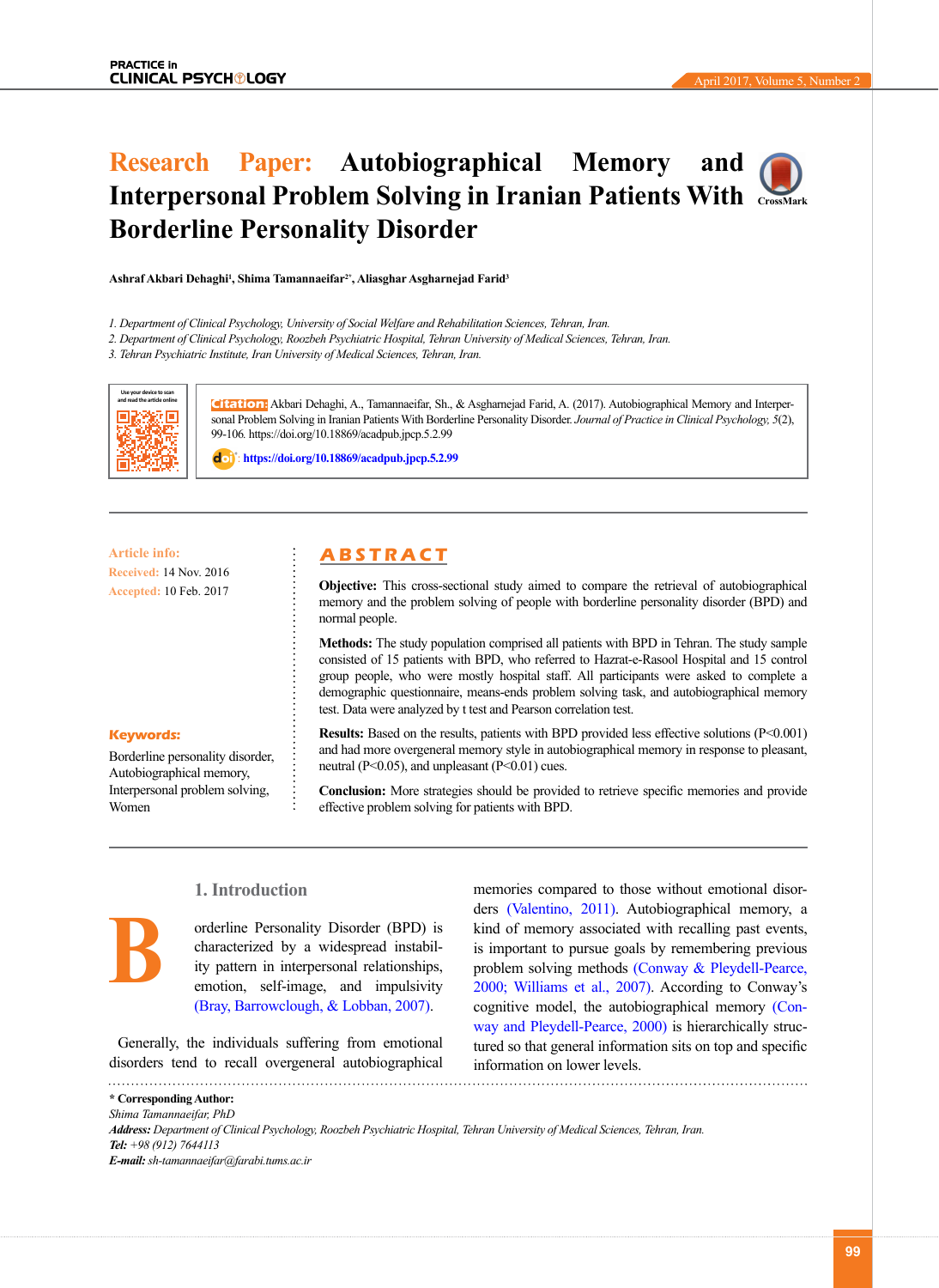[Williams \(1996\)](#page-6-2) reported that depressed patients retrieve fewer specific memories than control group, displaying an "overgeneral retrieval" style. Additionally, depressed patients need more time to recall memories than the control group. Also, patients with Post-Traumatic Stress Disorder (PTSD) have difficulty in recalling specific memories [\(McNally, Lasko, Macklin, & Pitman 1995\)](#page-6-3). Since depression and PTSD have high comorbidity with BPD [\(Zanarini et al., 1998\)](#page-6-4) and one of the diagnostic criteria for BPD is suicidal behavior, these findings are particularly relevant to the examination of autobiographical memory in patients with BPD (Renneberg, Theobald, Nobs, & Weisbrod, 2005). A meta-analysis by [Sumner, Griffith,](#page-6-5)  [and Mincka \(2010\)](#page-6-5) showed reliable relationship between overgeneral memory and depression so that higher levels of overgeneral memory predict more severe depressive symptoms. Similar findings have been reported in adult community sample [\(Van Daele, Griffith, Van den Bergh,](#page-6-6)  [& Hermans, 2014\)](#page-6-6), students [\(Boelen, Huntjens, & Van](#page-5-2)  [den Hont, 2013\)](#page-5-2), and adolescents [\(Hipwell, Sapotichne,](#page-6-7)  [Klostermann, Battista, & Keenan, 2011\)](#page-6-7).

Comparison of retrieval ability between patients with BPD and depression showed that patients with BPD recall specific negative memories easily and relatively fast. They do not uncover 'mnemonic interlock' like depressive patients, which is unlikely to protect against emotional disturbances (Barnhofer, Jong-Meyer, Kleinpaß, & Nikesch 2002). A study on responding to Autobiographical Memory Test (AMT) [\(Williams & Broadbent, 1986\)](#page-6-8) examined a sample of 30 female inpatients with BPD with a group of 27 depressed inpatients and a non-clinical group of 30 women. Specific memories in depressed patients were fewer than the control group. They reported more categorical memories than the other groups and needed longer time for recalling. Patients with BPD neither differ from the normal group regarding specificity, nor latency of retrieved memories (Renneberg et al., 2005).

The overgenerality in autobiographical memory has been found to correlate with problem-solving performance (Pollock & Williams, 2001) and the prediction of the depression persistence [\(Dalgleish, Spinks, Yiend, & Kuyken, 2001\).](#page-6-9)

Interventions such as dialectical behavior therapy for patients with BPD often include problem-solving therapy elements. [Kehrer and Linehan \(1996\)](#page-6-10) found that incompatible problem solving in patients with BPD was a significant predictor of foregoing suicidal behaviors. Evans, Williams, O'Loughlin, & Howells (1992) have shown that when specific memories of copping with past situations are not easily accessible, copping with present problems is not possible. Bray et al. (2007) reported that the patients with BPD exhibit deficits in their social problem solving abilities. However the majority of these deficits are not specific to the BPD group and also found in the clinical group, indicating that a common factor, such as a negative effect, may account for observed deficits. Specific problem solving deficits identified in the BPD group were as follows: determining more general solutions, having negative problem orientation, and impulsive/carelessness attitude toward problem solving on means-ends problemsolving procedure. Another study [\(Kremers, Spinhoven,](#page-6-11)  [Van der Does, & Van Dyck, 2006\)](#page-6-11) investigated problem solving and autobiographical memory in 78 outpatients with BPD and a control group of 44 patients of BPD who had diagnosis of major depressive disorder. The results showed that patients with BPD had more difficulties in problem solving. No significant correlation was reported between problem solving and autobiographical memory.

Although some studies investigated autobiographical memory and problem solving in clinical samples such as patients with major depressive disorder (MDD) or PTSD, no study has directly examined the relation-ship between them in patients with BPD. The aim of the present study was to investigate problem solving capabilities as well as the specificity of autobiographical memory in patients with BPD and control groups.

#### **2. Methods**

The study participants comprised 15 female patients with BPD and 15 control females matched for age, education, and marital status. This was a cross-sectional study and study samples were selected by conven-ience sampling method because of accessibility and closeness to researcher. Diagnosis of BPD was verified with a psychiatrist based on the semi-structured clinical interview of DSM-IV, Axis II (SCID-II) for personality disorders [\(First, Spitzer, Gibbon, & Williams, 1995;](#page-6-12) [Sharifi et al.,](#page-6-13)  [2007\)](#page-6-13). The exclusion criteria were having comorbidity disorders such as major depressive disorder, schizophrenia, obsession-compulsion, or bipolar disorder. They were also screened against conspicuous brain lesions, Electroconvulsive Therapy (ECT) in the recent six months, and even substance abuse.

More than half of the patients had committed suicide or threatened to do so in the past as patients were selected from Hazrat-e-Rasool Hospital which is a general hospital with a psychiatry ward. The clinical sample included 5 outpatients and 10 inpatients.

Healthy participants, mostly hospital staff, were selected by convenience sampling method and screened by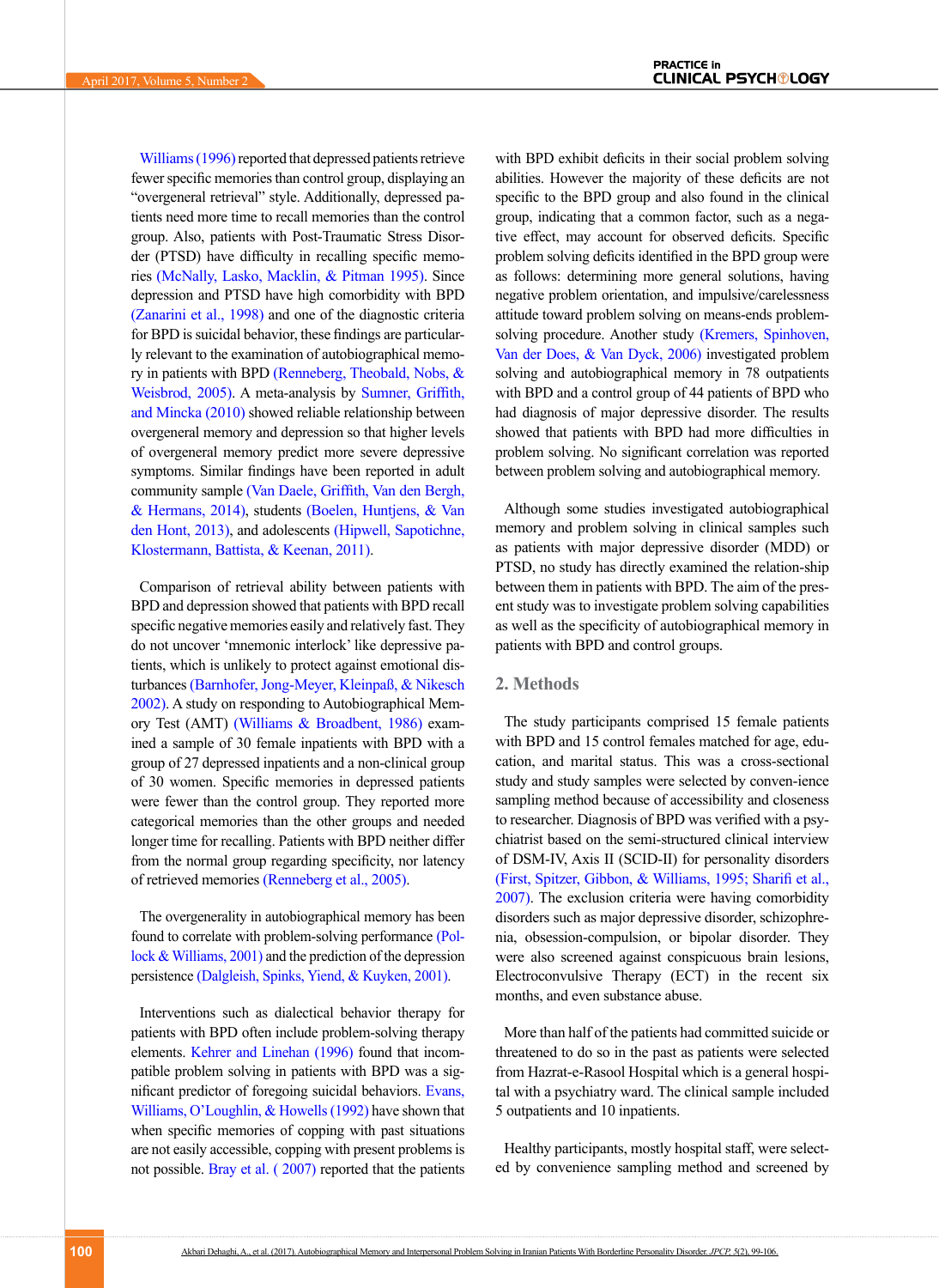inclusion and exclusion criteria. They had no psychiatric criteria based on SCID-I and matched for age, education, and marital status with the BPD group.

The structured clinical interview for DSM-IV Axis II (SCID-II): The SCID-II [\(First et al., 1995\)](#page-6-12) is a semi-structured diagnostic interview that assesses personality disorders described in DSM-IV. Each participant completed the SCID-II personality questionnaire to identify potential personality disorders and then the diagnosis was confirmed using the SCID-II interview. The SCID-II is commonly used in clinical situations and have acceptable psychometric characteristics [\(Maffei et al., 1997\).](#page-6-14) [Bakhtiari](#page-5-3)  [\(2000\)](#page-5-3) estimated the content validity and test-retest reliability (r=0.86) of the SCID in an Iranian population.

Means-Ends Problem Solving Task (MEPS): Based on problem-solving task presented by Platt, Spivack, and [Bloom \(1975\)](#page-6-15), a similar and culturally modified task five situation was developed in another study (Kaviani et al., [2005\).](#page-6-16) This task was used in the present study to measure different aspects of problem-solving in the target population. Each situation involved a stated and desired end. The participant was requested to complete the middle part of the story so that the protagonist would achieve the desired outcome. In the present study, a number of appropriate components for the study objectives were scored as follows: latency to response onset (first word of response), the number of means (including appropriate and inappropriate means), relevancy ratio (appropriate means/number of means), and means effectiveness. The effectiveness rating was determined using the criteria of Evans and Williams et al. (1992). To determine the effectiveness, the two independent raters (one unaware of the participants) rated 3-point scale (0=not at all effective; 1=effective; 2=very effective). This procedure submitted a desirable inter-rated agreement. Mean rater scores were used in the analysis. The validity and reliability of the Persian version of MEPS has been piloted by [Kaviani et al. \(2005\).](#page-6-16)

Autobiographical Memory Test (AMT): The Autobiographical Memory Test (AMT) [\(Williams & Broadbent,](#page-6-8)  [1986\)](#page-6-8) assesses the ability to recall specific autobiographical memory comprises 5 pleasant, 5 unpleasant, and 5 neutral adjectives as cue words. Each participant was asked to recall a specific memory in response to the presented cue words, occurring anytime in their lives before the last week. If the subject did not response to the cue words within limited time, a 60-second time was considered as the latency. The cue words have been proved to possess some specific capacities [\(Kaviani, Rahimi-](#page-6-16)[Darabad, & Naghavi, 2005\).](#page-6-16) The researcher and a blind rater used an 11-point scale (from 0=very overgeneral to

10=very specific) to rate specificity to overgenerality. The correlation of ratings between the two judges were highly significant ( $r=0.79$ ,  $P<0.01$ ). The final scores used in data analysis were the experimenters' rating. The patients referred to study by their psychiatrists were interviewed and screened on the basis of the inclusion and exclu-sion criteria. The written informed consent forms were signed by subjects who were assured of keeping their personal information confidential and asked to answer the tests. The procedure of assessment took 25-40 min.

## **3. Results**

## **Problem solving deficits in patients with BPD and control group**

Participants comprised 15 female patients with BPD (mean age= $23.13$  y) and 15 healthy females (mean age=27.65 y), that matched for age  $(\pm 5$  years), education, and marital status. This was a cross-sectional study. Demographic characteristics of BPD patients and healthy group have been represented in [Table 1.](#page-3-0)

In general, the interviews using SCID-II showed that the participants with BPD had deficits in the following dimensions: frantic efforts to avoid abandonment (66%), a pattern of disturbed interpersonal relation-ship (92%), identity disturbance (83%), impulsivity (50%), recurrent suicide or suicide threats (75%), affective instability (66%), feeling of emptiness (100%), intense anger (66%), and paranoid ideation (58%). A series of t tests was performed to compare group performance on different variables mea-sured in the problem-solving task. [Table 2](#page-3-1) presents statistics of problem-solving measures in both BPD and control groups. The findings show that, compared with the control group, the BPD group provided less effective strategies (t=4.47, P<0.001); another finding shows that people with BPD provide a fewer number of problem-solving means  $(t=3.43, P<0.001)$ . In addition, the patients with BPD use more irrelevant means. The study findings show significant differences between two groups. Such data are pre-sented in [Table 2](#page-3-1) ( $t=3.91$ ,  $P<0.001$ ). The next finding were that the participants with BPD took longer to respond to the task, compared to the performance of healthy control group ( $t=2.29$ , P<0.05). Moreover, [Table 2](#page-3-1) presents a lower relevancy ratio in the people with BPD compared to healthy control group  $(t=4.10, P<0.001)$ .

## **General retrieval of autobiographical memory in patients with BPD and controls**

The results of autobiographical memory in two groups [\(Table 3\)](#page-4-0) show that latency period of patients with BPD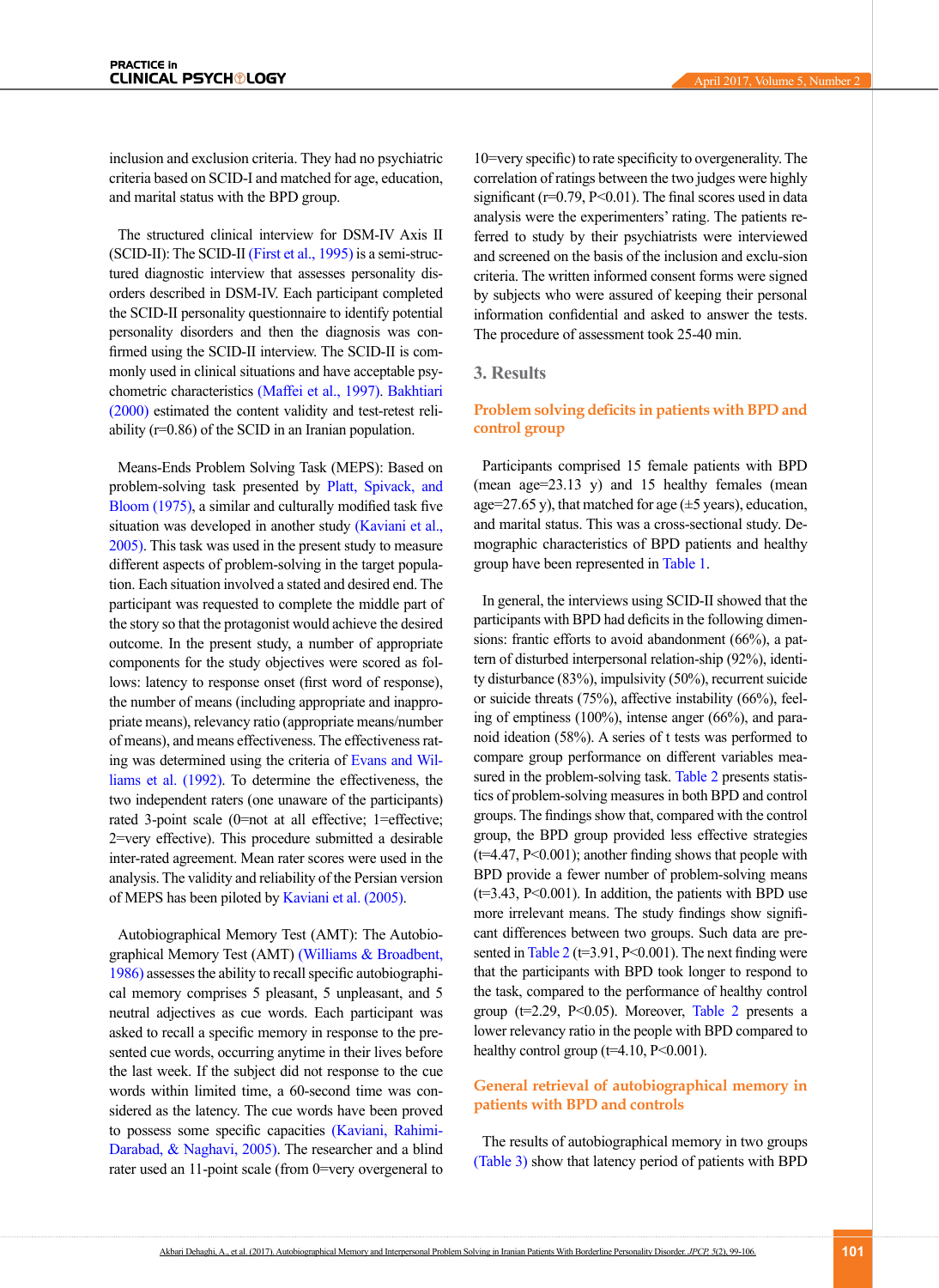| Group          | Patients               |                          |                          | <b>Healthy</b>   |      |
|----------------|------------------------|--------------------------|--------------------------|------------------|------|
| Variable       | <b>Variable Levels</b> | No.                      | $\%$                     | No.              | $\%$ |
| Age, y         | 18-20                  | $\mathbf 2$              | 13.3                     | $\boldsymbol{6}$ | 40   |
|                | $21 - 25$              | 12                       | 80                       | $\overline{7}$   | 46.7 |
|                | 26-30                  | $\overline{\phantom{a}}$ | $\overline{\phantom{a}}$ | $\mathbf 1$      | 6.7  |
|                | $31 - 35$              | $\mathbf{1}$             | $6.8\,$                  | $\mathbf{1}$     | 6.7  |
| Job            | Employed               | 5                        | 33.3                     | $\overline{3}$   | 20   |
|                | Unemployed             | $\boldsymbol{9}$         | 60                       | $10\,$           | 66.7 |
|                | Student                | $\mathbf 1$              | 6.7                      | $\overline{2}$   | 13.3 |
|                | Single                 | 13                       | 86.7                     | 14               | 93.3 |
| Marital status | Married                | $\overline{2}$           | 13.3                     | $\mathbf 1$      | 6.7  |
| Education      | High school graduated  | $\sqrt{2}$               | 13.3                     | $\mathbf 1$      | 6.7  |
|                | Diploma                | $\boldsymbol{9}$         | 60                       | $10\,$           | 66.7 |
|                | Bachelor               | $\mathsf 3$              | 20                       | $\overline{3}$   | 20   |
|                | Master                 | $\mathbf 1$              | 6.7                      | $\mathbf 1$      | 6.7  |

<span id="page-3-0"></span>**Table 1.** Demographic variables of patients with BPD and healthy group (n=30)

## **PRACTICE in**<br>CLINICAL PSYCH®LOGY

in response to pleasant words is longer than the controls. However, the difference between BPD and the control group regarding latency was insignificant. On the other hand, the patients with BPD got lower specificity scores in their personal memories in response to pleasant, neutral ( $P<0.05$ ), and unpleasant ( $P<0.01$ ) cues. Total number of words in response to autobiographical memory had significant differences as well, and participants in the control group expressed more words in ATM than the BPD group. To detect the associations between autobiographical memory and problem solving, the Pearson correlation method was conducted for each group results. [Table 4](#page-4-1) presents the correlation between specificity and problem solving in two groups. Only, two significant correlations were observed: relevancy ratio was positively correlated with latency for pleasant and neutral words in the control group.

## **4. Discussion**

The present study showed that patients with BPD reported fewer effective solutions than the controls. This finding is in line with [Bray et al. \(2007\)](#page-5-0) studies who found difficulties in problem solving in the clinical group such as patients with BPD. Hence the patients with BPD either do not have necessary skills to solve their problems, or they

<span id="page-3-1"></span>**Table 2.** Statistics on problem-solving measures

| Group                      |                   |                       |                                                  |  |
|----------------------------|-------------------|-----------------------|--------------------------------------------------|--|
| <b>Measure</b>             | BPD (n=15), M(SD) | Control (n=15), M(SD) |                                                  |  |
| Number of means            | 4.73(1.94)        | 8.00(3.21)            | $3.43**$                                         |  |
| Number of irrelevant means | 2.00(1.81)        | 0.13(0.35)            | $3.91**$                                         |  |
| Relevancy ratio            | 2.36(1.00)        | 3.88(1.01)            | $4.10**$                                         |  |
| <b>Effectiveness</b>       | 3.06(1.53)        | 7.13(2.16)            | $4.4***$                                         |  |
| Latency                    | 45.26(34.67)      | 20.33(23.87)          | $2.29*$                                          |  |
| $*P<0.05**P<0.001$         |                   |                       | <b>PRACTICE in</b><br><b>CLINICAL PSYCHOLOGY</b> |  |

\*P<0.05 \*\*P<0.001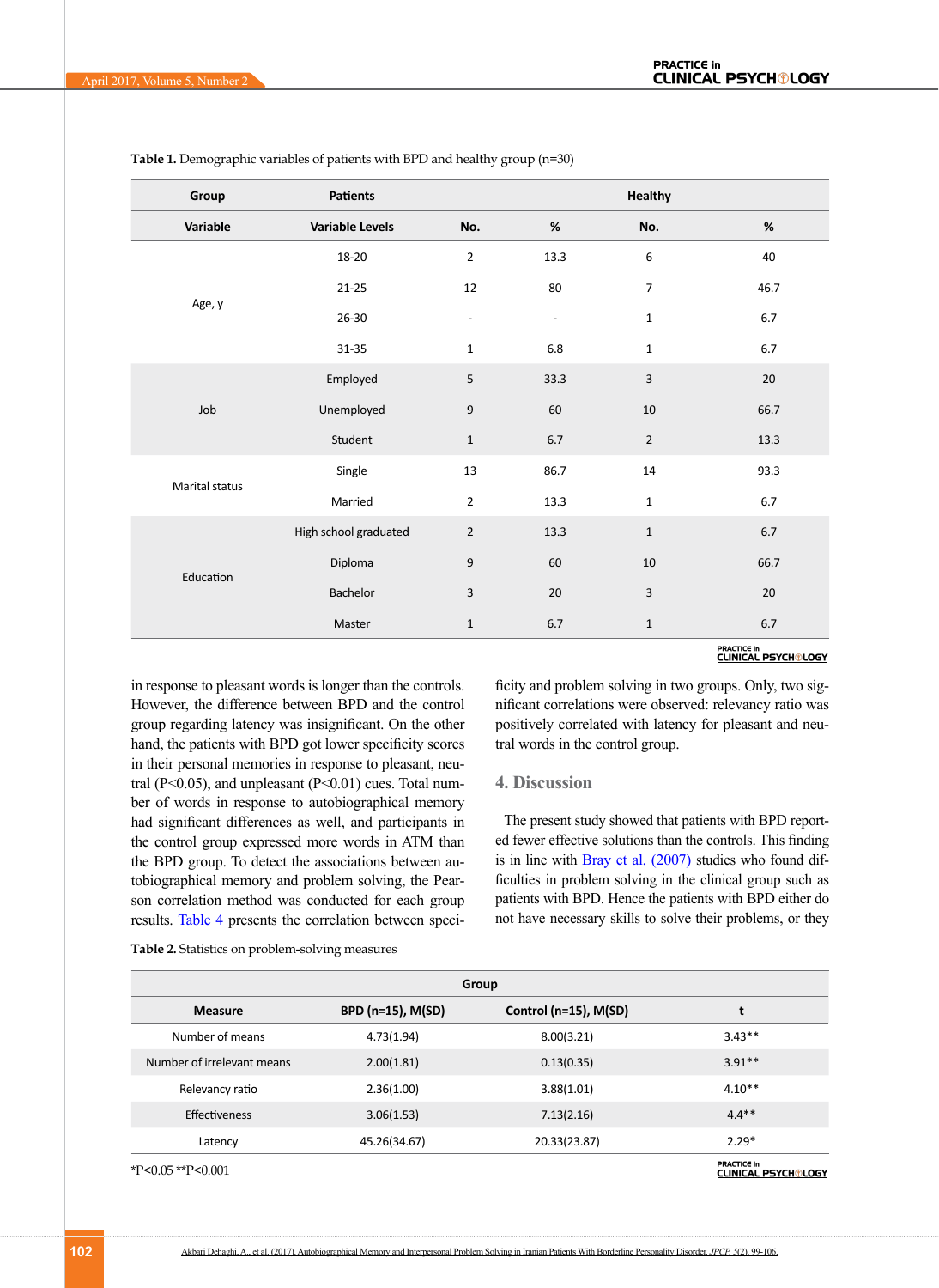|                 |            | Controls (n=15) | <b>BPD (n=15)</b> |         |           |
|-----------------|------------|-----------------|-------------------|---------|-----------|
|                 |            | M(SD)           | M(SD)             | t       | P-value   |
| Latency         | Pleasant   | 49.93(36.33)    | 37.60(21.48)      | $-1.13$ | <b>NS</b> |
|                 | Unpleasant | 50.43(45.72)    | 29.33(14.64)      | $-1.70$ | <b>NS</b> |
|                 | Neutral    | 52.1(29.4)      | 47.96(33.65)      | $-0.35$ | <b>NS</b> |
| Specificity     | Pleasant   | 87.83(56.18)    | 44.66(39.93)      | $-1.89$ | 0.05      |
|                 | Unpleasant | 79.40(46.96)    | 35.93(39.99)      | $-2.73$ | 0.01      |
|                 | Neutral    | 69.33(62.08)    | 29(30.93)         | $-2.25$ | 0.05      |
| Number of words | Pleasant   | 134.27(75.34)   | 75.46(42.09)      | $-2.63$ | 0.005     |
|                 | Unpleasant | 118.4(77.22)    | 88.33(49.91)      | $-2.05$ | 0.05      |
|                 | Neutral    | 138.13(88.27)   | 79.93(61.27)      | $-1.51$ | 0.05      |

<span id="page-4-0"></span>**Table 3.** Statistics on Autobiographical Memory Test in patients with BPD and controls

PRACTICE in<br><u>CLINICAL PSYCH®LOGY</u>

<span id="page-4-1"></span>**Table 4.** Correlation matrix of specificity and problem solving in patients with BPD and control groups

|            |                    |            | <b>Relevant Solution</b> | The Ratio of Relevancy | <b>Effectiveness of Responses</b> |
|------------|--------------------|------------|--------------------------|------------------------|-----------------------------------|
|            | Latency            | Pleasant   | 0.15                     | $-0.03$                | 0.03                              |
|            |                    | Unpleasant | $-0.21$                  | 0.31                   | $-0.37$                           |
|            |                    | Neutral    | 0.38                     | 0.004                  | 0.35                              |
| <b>BPD</b> |                    | Pleasant   | 0.39                     | $-0.35$                | 0.24                              |
|            | Total words        | Unpleasant | 0.09                     | $-0.11$                | 0.12                              |
|            |                    | Neutral    | 0.004                    | 0.25                   | 0.13                              |
|            | Specificity        | Pleasant   | $-0.19$                  | $-0.06$                | $-0.2$                            |
|            |                    | Unpleasant | 0.005                    | $-0.17$                | $-0.12$                           |
|            |                    | Neutral    | 0.16                     | $-0.19$                | 0.09                              |
| Control    | Latency            | Pleasant   | $-0.47$                  | $0.59*$                | $-0.51$                           |
|            |                    | Unpleasant | $-0.19$                  | 0.49                   | $-0.3$                            |
|            |                    | Neutral    | $-0.37$                  | $0.52*$                | $-0.42$                           |
|            |                    | Pleasant   | $-0.05$                  | 0.51                   | $-0.08$                           |
|            | <b>Total words</b> | Unpleasant | 0.02                     | 0.3                    | 0.006                             |
|            |                    | Neutral    | $-0.05$                  | 0.45                   | $-0.007$                          |
|            | Specificity        | Pleasant   | 0.1                      | $-0.14$                | 0.02                              |
|            |                    | Unpleasant | 0.09                     | $-0.09$                | 0.11                              |
|            |                    | Neutral    | 0.14                     | $-0.06$                | 0.14                              |

**PRACTICE in**<br>CLINICAL PSYCH®LOGY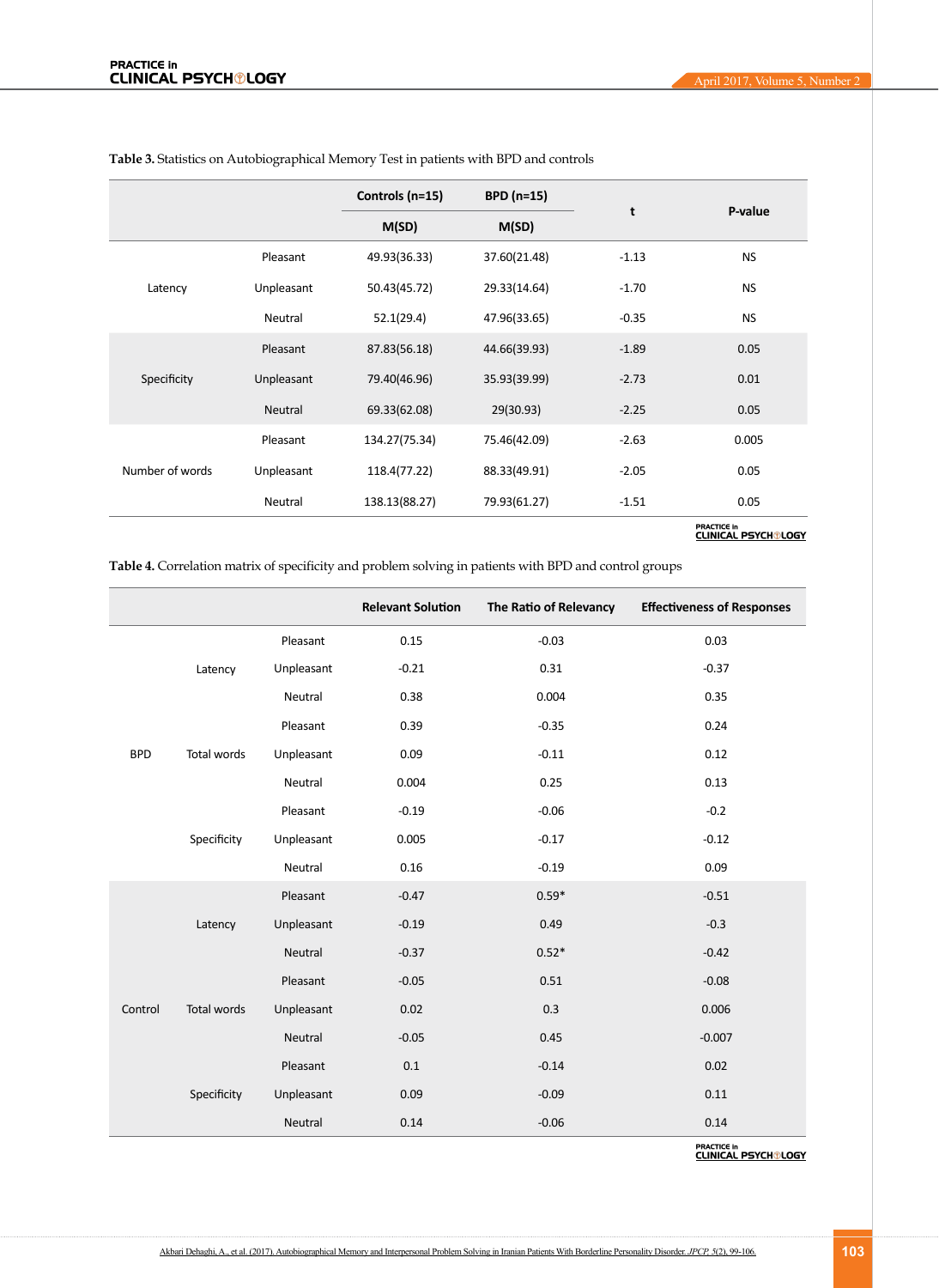are in such an emotional state that it is difficult to apply the skills. One the basic components of BPD is to teach problem solving [\(Linehan, 1993a\)](#page-6-17). Another finding was that the latency period of problem-solving in patients with BPD is longer than the controls i.e., patients with BPD take more time to retrieve information and find the solutions. Kehrer [and Linehan \(1996\)](#page-6-10) also noted that incompatible problem solving is an important factor for suicidal behavior. Some studies asserted that people need to retrieve the information of past solutions to pursue their goals (Conway  $\&$ [Pleydell-Pearce, 2000;](#page-5-1) [Williams et al., 2007\).](#page-6-1)

Another finding was that an overgeneral tendency was found in patients with BPD to retrieve the memories compared to the control group. This finding is supported by the fact that PTSD and depression, which have high comorbidity with BPD, display overgeneral memory style [\(Williams, 1996;](#page-6-2) [McNally et al., 1995;](#page-6-3) [Zanarini](#page-6-4)  [et al., 1998;](#page-6-4) Renneberg et al., 2005; [Valentino 2011\)](#page-6-0). Cognitive models of PTSD suggest that our overgeneral memory for traumatic events may limit ability of the patient to integrate the traumatic memories with other autobiographical memory and one's self-concept [\(Dalgleish,](#page-6-18)  [2004\).](#page-6-18) And intrusions of memories in a long period of time absorb the resources that could be used for effortful memory research [\(Wessel, Merckelbach, & Dekkers,](#page-6-19)  [2002\).](#page-6-19) [Williams \(1996\)](#page-6-2) proposed that overgeneral memory helps patients block emotional events with negative effects [\(Geraerts, Dritschel, Kreplin, Miyagawa, & Wad](#page-6-20)[dington 2012\)](#page-6-20). It is possible that low memory specificity has adaptive function by restricting the availability of negative effects that have related to specific memories [\(Williams et al., 2007\).](#page-6-1) Future mood disturbance could be decreased by improving specific memories in patients at risk. When depressed patients were trained to become more specific, depressive symptoms, and ruminative levels were found to mitigate (Neshat-Doost et al., 2013; [Williams, 2007\).](#page-6-1) According to the functional avoidance hypothe-sis [\(Williams et al., 2007\)](#page-6-1), an overgeneral retrieval style preserves the one's self-concept, because important unpleasant events and associated emotions are not activated. This strategy can prevent the development of new depressive episodes in short term, but it may improve post-traumatic symptom or mood disorder in long term, because overgeneral memory decreases the efficacy of social problem solving [\(Boelen et al., 2013\)](#page-5-2).

 Although some researchers reported positive correlations between autobiographical memory specificity and problem solving relevancy ratio (Pollock & Williams 2001), no significant correlation appeared in our findings. Thus, claiming underling effect of autobiographical memory on social problem solving is not supported. Perhaps,

social problem solving difficulties are influenced by other factors like emotion dysreg-ulation rather than specificity of memories [\(Kremers et al., 2006\)](#page-6-11). The result of this study must be considered with regard to some limitations.

First, patients with BPD form a very heterogeneous group. Some patients display impulsivity, while others are more introverted and extremely insecure (Renneberg et al., 2005), that can explain no significant correlation between problem solving and specific memories. In addition, we were unable to identify homogenous patterns. This remains a task for future studies with larger sample sizes. Another limita-tion of this study was the exclusion of male patients that limit the study generalization. Also, limited number of patients with BPD who do not suffer any other disorders according to DSM-IV-TR in Axis I, was another study limitation.

#### **Acknowledgments**

The authors would like to acknowledge the assistance of Hazrat Rasool Hospital staff. This research did not receive any specific grant from funding agencies in the public, commercial, or not-for-profit sectors.

#### **Conflict of Interest**

The authors declared no conflicts of interest.

#### **References**

- <span id="page-5-3"></span>Bakhtiari, M. (2000). [*The study in psychiatric disorder in patients with body dysmorphic disorder* (Persian)] [MSc. thesis]. Tehran: Iran University of Medical Sciences.
- Barnhofer, T., Jong-Meyer, R., Kleinpaß, A., & Nikesch, S. (2002). Specificity of autobiographical memories in depression: An analysis of retrieval processes in a think-aloud task. *British Journal of Clinical Psychology, 41*(4), 411–416. doi: 10.1348/014466502760387524
- <span id="page-5-2"></span>Boelen, P. A., Huntjens, R. J. C., & van den Hout, M. A. (2013). Concurrent and prospective associations of habitual overgeneral memory and prospection with symptoms of depression, general anxiety, obsessive compulsiveness, and post-traumatic stress. *Memory, 22*(7), 747–758. doi: 10.1080/09658211.2013.824985
- <span id="page-5-0"></span>Bray, S., Barrowclough, C., & Lobban, F. (2007). The social problem-solving abilities of people with borderline personality disorder. *Behaviour Research and Therapy, 45*(6), 1409–1417. doi: 10.1016/j.brat.2006.06.011
- <span id="page-5-1"></span>Conway, M. A., & Pleydell-Pearce, C. W. (2000). The construction of autobiographical memories in the self-memory system. *Psychological Review, 107*(2), 261–288. doi: 10.1037/0033- 295x.107.2.261